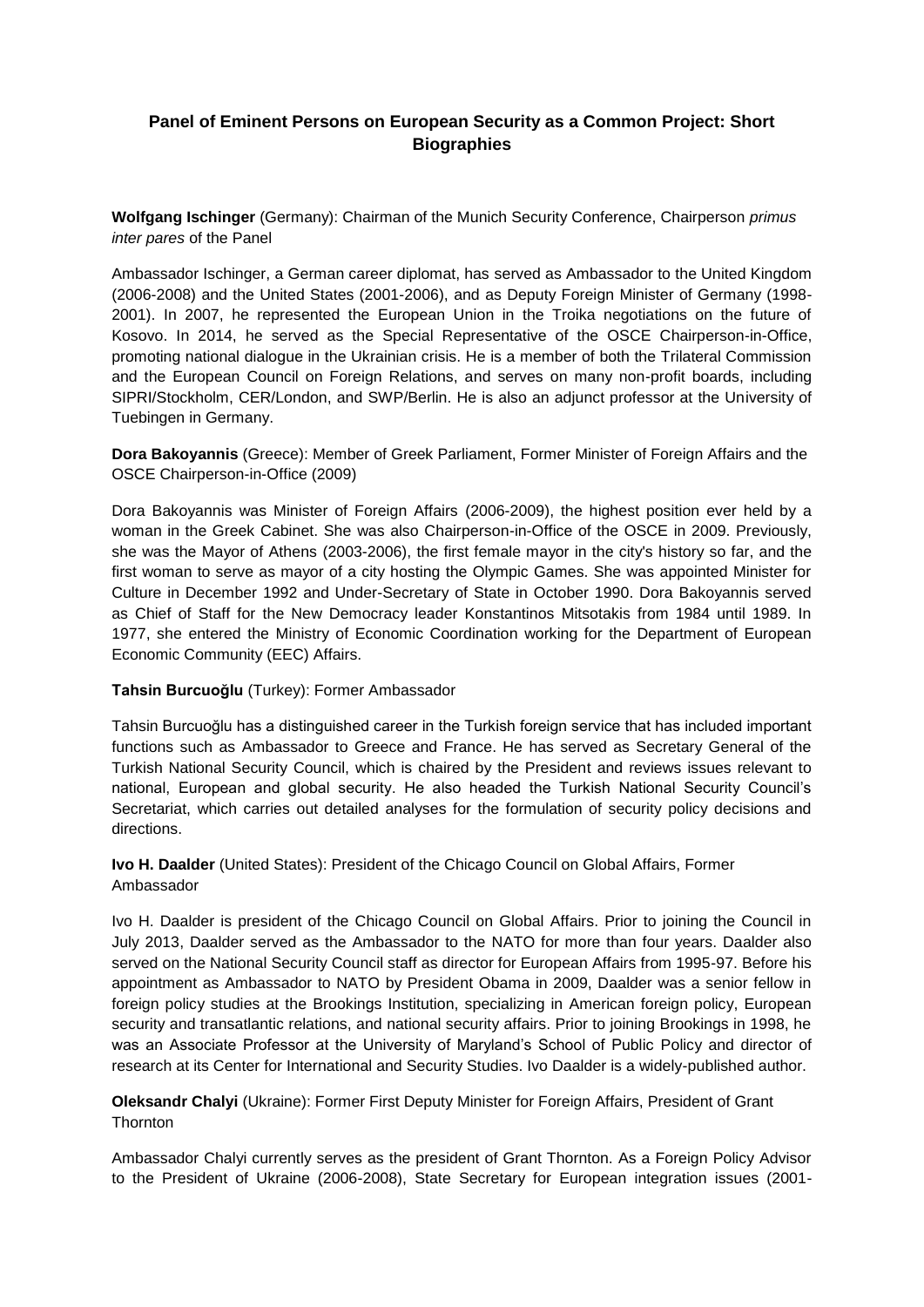2004), and first Deputy Minister for Foreign Affairs of Ukraine (1998-2001), he was responsible for legal settlement and implementation of key issues in Ukrainian foreign policy and economic diplomacy. He has over 35 years of experience in legal and advisory practices and specializes in providing services related to international and corporate law. He has received a number of national and international awards. Ambassador Chalyi has numerous publications on issues of international law, economic and energy diplomacy.

### **Vaira Vike-Freiberga** (Latvia): Former President, President of the Club de Madrid

Dr Vike-Freiberga has served as President of Latvia (1999 to 2007) and as Vice Chair of the European Council's Reflection Group on the Future of Europe 2020-2030 (2008-2010). Dr Vike-Freiberga was a member of the Council of Women World Leaders and was appointed by Secretary-General Kofi Annan to his team of global political leaders in 2005. She pursued a professorial career at the Department of Psychology of the University of Montreal (1965-1998). Among others, she serves as Chair of the European Commission's High Level Group on Media Freedom and Pluralism, Co-Chair of the European Council on Foreign Relations Steering Group for the European Foreign Policy Scorecard, and as a board member of the International Centre for Democratic Transition.

**Jean-Marie Guéhenno** (France): President of International Crisis Group, Former UN Under-Secretary-General

Jean-Marie Guéhenno is President and CEO of the International Crisis Group since 2014. He chaired a commission to review the French defense and national security white paper established by President François Hollande. In 2012, he was appointed Deputy Joint Special Envoy of the United Nations and the Arab League for Syria. He has also served as United Nations Under-Secretary-General for Peacekeeping Operations (2000-2008). As a former French diplomat, he held the position of Chairman of the Institut des Hautes Études de Défense Nationale between 1998 and 2000, served as director of the French policy planning staff and as Ambassador to the Western European Union. Mr Guéhenno has been active on several boards, including the board of the Centre for Humanitarian Dialogue, of which he became chairman in 2010.

#### **Barbara Haering** (Switzerland): Director of econcept Inc., Former Member of Parliament

Dr Haering was a member of the Swiss Parliament from 1990 to 2007. In this capacity, she chaired the Committee on Science, Education and Culture and the Defense Committee, and was Vice-President of the Parliamentary Assembly of the OSCE. She is the Director of econcept Inc., a private think tank and consultant specializing in strategic planning, evaluation and project management. She is Co-Chair of the European Research and Innovation Area Board (appointed in 2012 by the European Commission). She also chairs the board of the Institute for Advanced Studies in Public Administration in Lausanne and presides over the Council of Foundation of the Geneva International Center for Humanitarian Demining.

**Sergi Kapanadze** (Georgia): Director of Georgia's Reforms Associates, Former Deputy Foreign **Minister** 

Dr Kapanadze served as Deputy Foreign Minister of Georgia from 2011 to 2012. He is the director of the think tank Georgia's Reforms Associates (GRASS). He also serves as Dean of the School of Governance at Caucasus University and as Associate Professor of International Relations at the Tbilisi State University. Previously, he was Director of the Department of International Organizations at the Ministry of Foreign Affairs (2008-2011), where he served in various positions starting 2005. In 2006, he served as Senior Advisor in the Analytical Group of the Administration of the President of Georgia. He also worked as Policy Analyst at the International Security Department of the National Security Council of Georgia (2004-2005).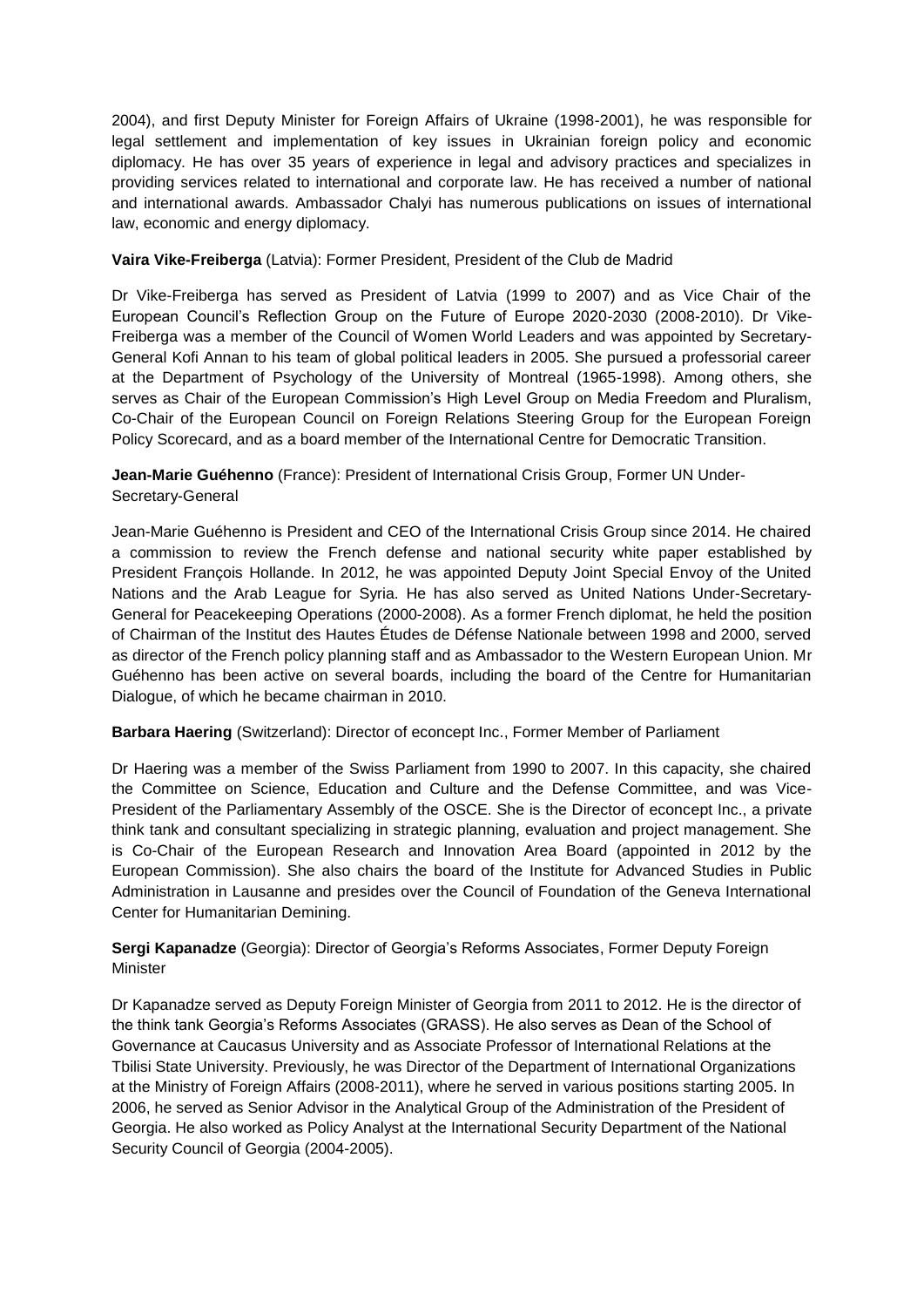**Sergey A. Karaganov** (Russia): Honorary Chairman of the Presidium of the Council on Foreign and Defense Policy

A Russian political scientist, Dr Karaganov also serves as Dean of the School of International Economics and Foreign Affairs of the National Research University - Higher School of Economics. He is the author of numerous publications on the subjects of economics, foreign policy, arms control, national security strategy, and Russia's foreign and military policy. Previous positions include: Member of the Presidential Council (1993-1998); Adviser to the Deputy Chief of Staff, Presidential Executive Office (2001-2007); Member of the Academic Council of the MFA of Russia (since 1991); and Member of the Academic and Advisory Council, Russian Security Council (since 1993). He was one of the founders of the Institute of Europe of the USSR Academy of Sciences.

**Malcolm Rifkind** (United Kingdom): Member of Parliament, Former Foreign Secretary

Sir Malcolm Rifkind is a UK Member of Parliament for Kensington. He served in various roles as a Cabinet Minister under prime ministers Margaret Thatcher and John Major, including as Foreign Secretary (1995–1997), Secretary of State for Defence (1992–1995), Secretary of State for Transport (1990-1992), and Secretary of State for Scotland (1986–1990). In 1997 he was knighted in recognition of his public service. He served as the Shadow Secretary of State for Work and Pensions and Welfare Reform until December 2005. He is currently a member of the Top Level Group of UK Parliamentarians for Multilateral Nuclear Disarmament and Non-Proliferation and is a member of the Executive Board for the European Leadership Network.

**Adam Daniel Rotfeld** (Poland): Professor at Warsaw University, Former Foreign Minister

Dr Rotfeld is a professor at Warsaw University. He served as Minister of Foreign Affairs of Poland (2005) and as Secretary of State (2003-2004). He established the Warsaw Reflection Group on the United Nations Reform and the Transformation of the Euro-Atlantic Security Institutions. He previously served as Director of the Stockholm International Peace Research Institute (1991-2002) and as a project leader on Building a Cooperative Security System in and for Europe at SIPRI (1989-1991). He was Personal Representative of the OSCE Chairperson-in-Office to develop the political settlement of the conflict in Transdnistria in 1992. He is a member of the executive board for the European Leadership Network and Commissioner of the Euro-Atlantic Security Commission.

**Teija Tiilikainen** (Finland): Director of the Finnish Institute of International Affairs, Former State **Secretary** 

Dr Tiilikainen served as State Secretary at the Ministry for Foreign Affairs of Finland from 2007 to 2008. She has extensive experience in foreign policy issues, including the Common Foreign and Security Policy and the European security policy system. She has held research positions at the University of Turku, Åbo Akademi University, National Defence College, and the University of Helsinki. She has published widely.

**Kassym-Jomart Tokayev** (Kazakhstan): Chairman of the Senate of the Parliament of the Republic of Kazakhstan; Former Minister of Foreign Affairs and Prime Minister of Kazakhstan; Former Under-Secretary-General of the UN and Director-General of the United Nations Office at Geneva

Dr. Tokayev has been chairman of the Senate of the Parliament of the Republic of Kazakhstan since October 2013. He served as Director-General of the United Nations Office at Geneva, Secretary-General of the Conference on Disarmament and Personal Representative of the Secretary-General of the United Nations to the Conference on Disarmament from 2011 to 2013. He has a wealth of experience at senior government level. He served as Chairman of the Senate of the Parliament of the Republic of Kazakhstan (2007-2011) during which he was elected Vice-President of the Parliamentary Assembly of the OSCE (2008). He has served as secretary of State (2002-2003), Prime Minister of Kazakhstan (1999-2002), and Minister for Foreign Affairs (1994-1999, 2002-2007). Dr Tokayev is a